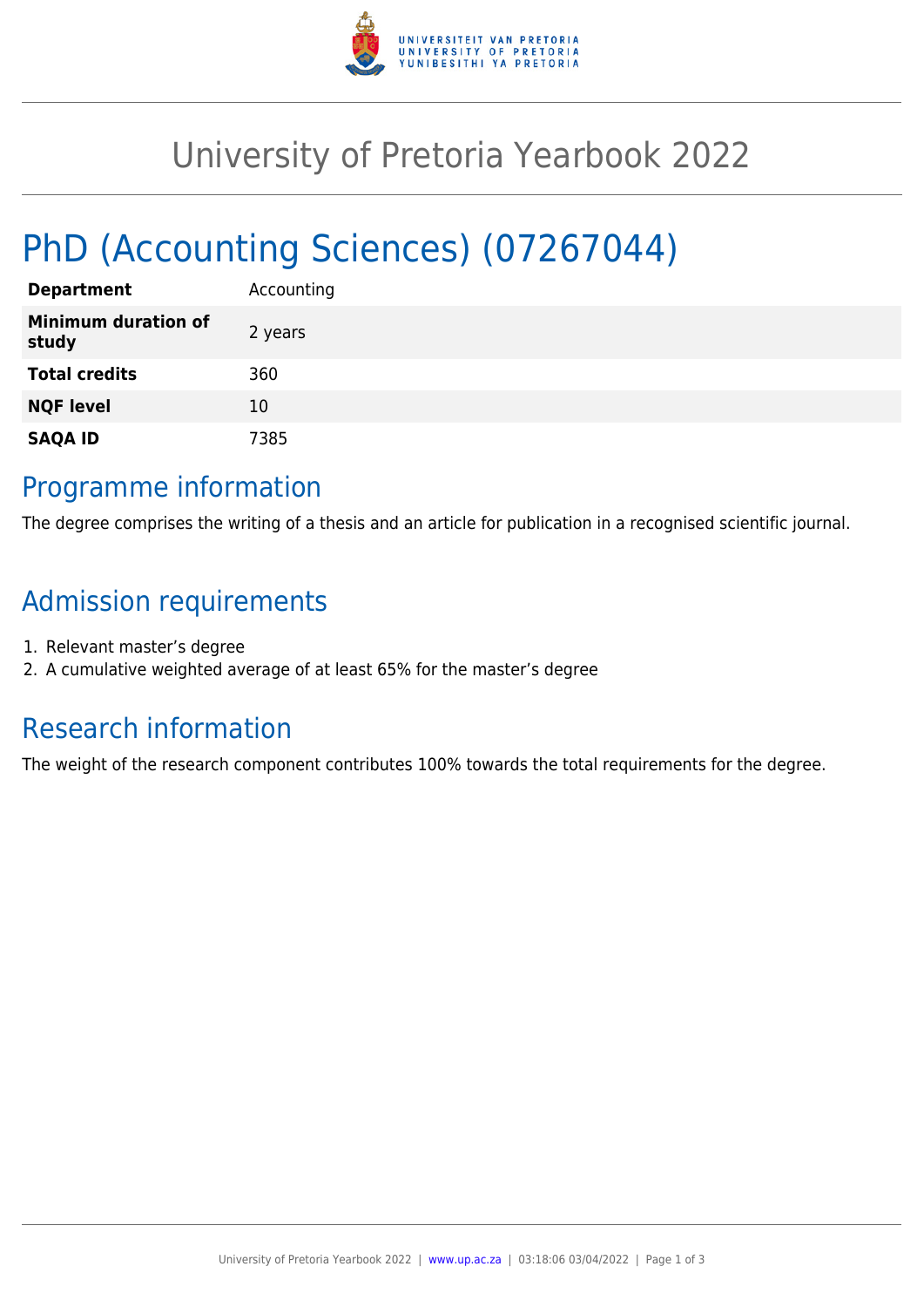

### Curriculum: Year 1

**Minimum credits: 360**

#### **Core modules**

[Thesis: Accounting sciences 990](https://www.up.ac.za/yearbooks/2022/modules/view/RWE 990) (RWE 990) - Credits: 360.00